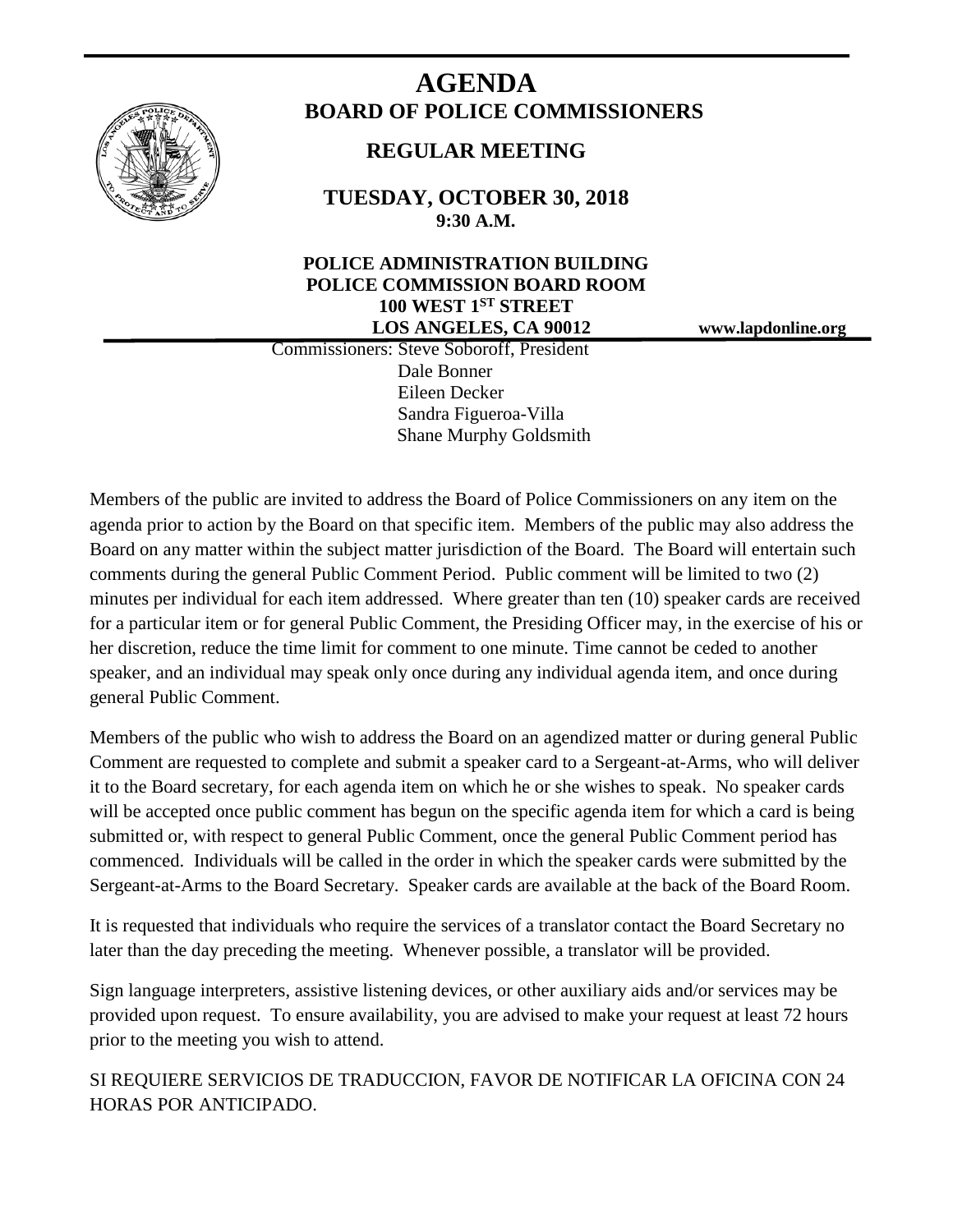#### 1. **ELECTION OF VICE-PRESIDENT**

#### 2. **CONSENT AGENDA ITEMS**

A. DEPARTMENT'S REPORT, dated October 22, 2018, relative to a personal expense statement of Chief of Police Michel R. Moore, in the amount of \$497.64, for expenses incurred on September 19, 2018 through September 21, 2018, while attending the 2018 Los Angeles County Police Chiefs Association (LACPCA) Strategic Planning Workshop, in Temecula, California, as set forth. **[\[BPC #18-0363\]](http://www.lapdpolicecom.lacity.org/103018/BPC_18-0363.pdf)** 

Recommendation(s) for Board action:

APPROVE the Department's report.

B. DEPARTMENT'S REPORT, dated October 22, 2018, relative to a personal expense statement of Chief of Police Michel R. Moore, in the amount of \$3,742.67, for expenses incurred on October 3, 2018 through October 9, 2018, while attending the 2018 Major Cities Chiefs Association (MCCA), Fall Conference and International Association of Chiefs of Police (IACP)  $125<sup>th</sup>$  Conference and Exposition in Orlando, Florida, as set forth. **IBPC #18-0362** 

Recommendation(s) for Board action:

APPROVE the Department's report.

C. DEPARTMENT'S REPORT, dated October 22, 2018, relative to a personal expense statement of Chief of Police Michel R. Moore, in the amount of \$1,866.56, for expenses incurred on October 11, 2018 through October 12, 2018, while attending the Grand Opening of the National Law Enforcement Museum, in Washington, DC., as set forth.

[\[BPC #18-0364\]](http://www.lapdpolicecom.lacity.org/103018/BPC_18-0364.pdf)

Recommendation(s) for Board action:

APPROVE the Department's report.

D. DEPARTMENT'S REPORT, dated October 26, 2018, relative to the donation of building improvements and office equipment, valued at \$170,000.00, from the Los Angeles Police Foundation, for the benefit of the Los Angeles Metropolitan Task Force on Violent Gangs, as set forth. [\[BPC #18-0360\]](http://www.lapdpolicecom.lacity.org/103018/BPC_18-0360.pdf)

Recommendation(s) for Board action:

RECEIVE the Department's report and TRANSMIT to the Mayor and City Council for acceptance.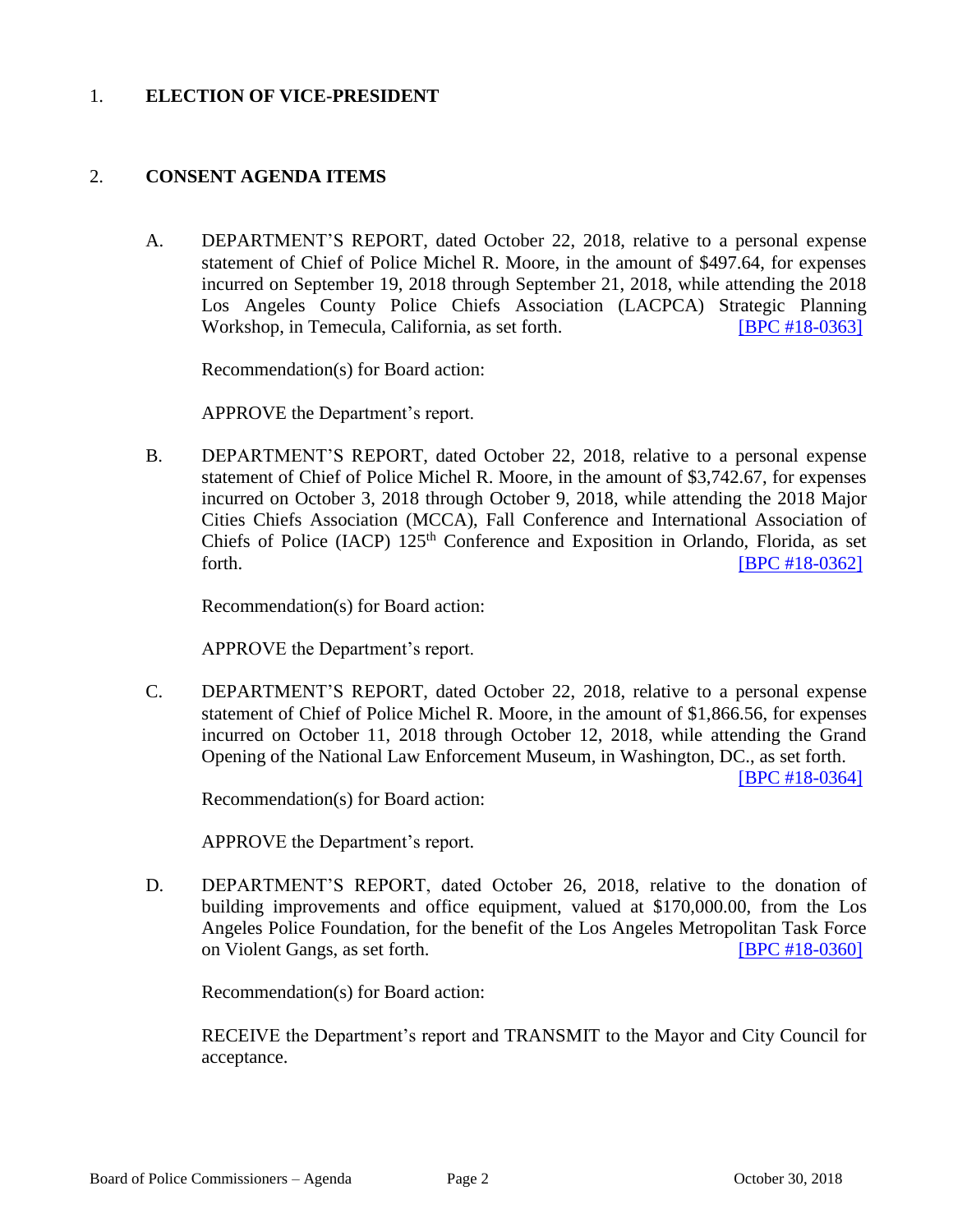E. DEPARTMENT'S REPORT, dated October 24, 2018, relative to a monetary donation in the amount of \$67,000.00, from the Ahmanson Foundation, to be used to replace the exercise equipment in the gym, for the benefit of Training Division, as set forth.

[\[BPC #18-0359\]](http://www.lapdpolicecom.lacity.org/103018/BPC_18-0359.pdf)

Recommendation(s) for Board action:

RECEIVE the Department's report and TRASMIT to the Mayor and City Council for acceptance.

F. DEPARTMENT'S REPORT, dated October 26, 2018, relative to the donation of an office trailer, valued at \$50,000.00, from Brookfield Residential, to be used for storage purposes, for the benefit of Pacific Area, as set forth. [\[BPC #18-0358\]](http://www.lapdpolicecom.lacity.org/103018/BPC_18-0358.pdf)

Recommendation(s) for Board action:

RECEIVE the Department's report and TRANSMIT to the Mayor and City Council for acceptance.

G. DEPARTMENT'S REPORT, dated October 24, 2018, relative to a monetary donation in the amount of \$10,000.00, from the Supporters of Law Enforcement in Devonshire, to be used for expenses related to the 4<sup>th</sup> annual end of year cade banquet, as set forth.

[\[BPC #18-0350\]](http://www.lapdpolicecom.lacity.org/103018/BPC_18-0350.pdf)

Recommendation(s) for Board action:

APPROVE the Department's report and ACCEPT the donation.

H. DEPARTMENT'S REPORT, dated October 24, 2018, relative to a monetary donation totaling \$10,527.63, from various donors (Canoga Park Elks Lodge \$125.00, Shepherd Church \$2,772.63, Los Angeles Dodgers, LLC. \$3,630.00, and GGP Northridge Fashion Center \$4,000.00), to be utilized for food and recreational activities and events, for the benefit of Devonshire Area Cadet Post, as set forth. **[\[BPC #18-0351\]](http://www.lapdpolicecom.lacity.org/103018/BPC_18-0351.pdf)** 

Recommendation(s) for Board action:

APPROVE the Department's report and ACCEPT the donation.

I. DEPARTMENT'S REPORT, dated October 24, 2018, relative to a monetary donation in the amount of \$400.00, from the Olympic Boosters Association, to be used to purchase food, refreshments, and entertainment, for the benefit of Olympic Area, as set forth. [\[BPC #18-0352\]](http://www.lapdpolicecom.lacity.org/103018/BPC_18-0352.pdf)

Recommendation(s) for Board action:

APPROVE the Department's report and ACCEPT the donation.

J. DEPARTMENT'S REPORT, dated October 24, 2018, relative to the donation of six months landscaping services, valued at \$3,600.00, from the Olympic Boosters Association, for the benefit of Olympic Area, as set forth. **[\[BPC #18-0357\]](http://www.lapdpolicecom.lacity.org/103018/BPC_18-0357.pdf)** 

Recommendation(s) for Board action:

APPROVE the Department's report and ACCEPT the donation.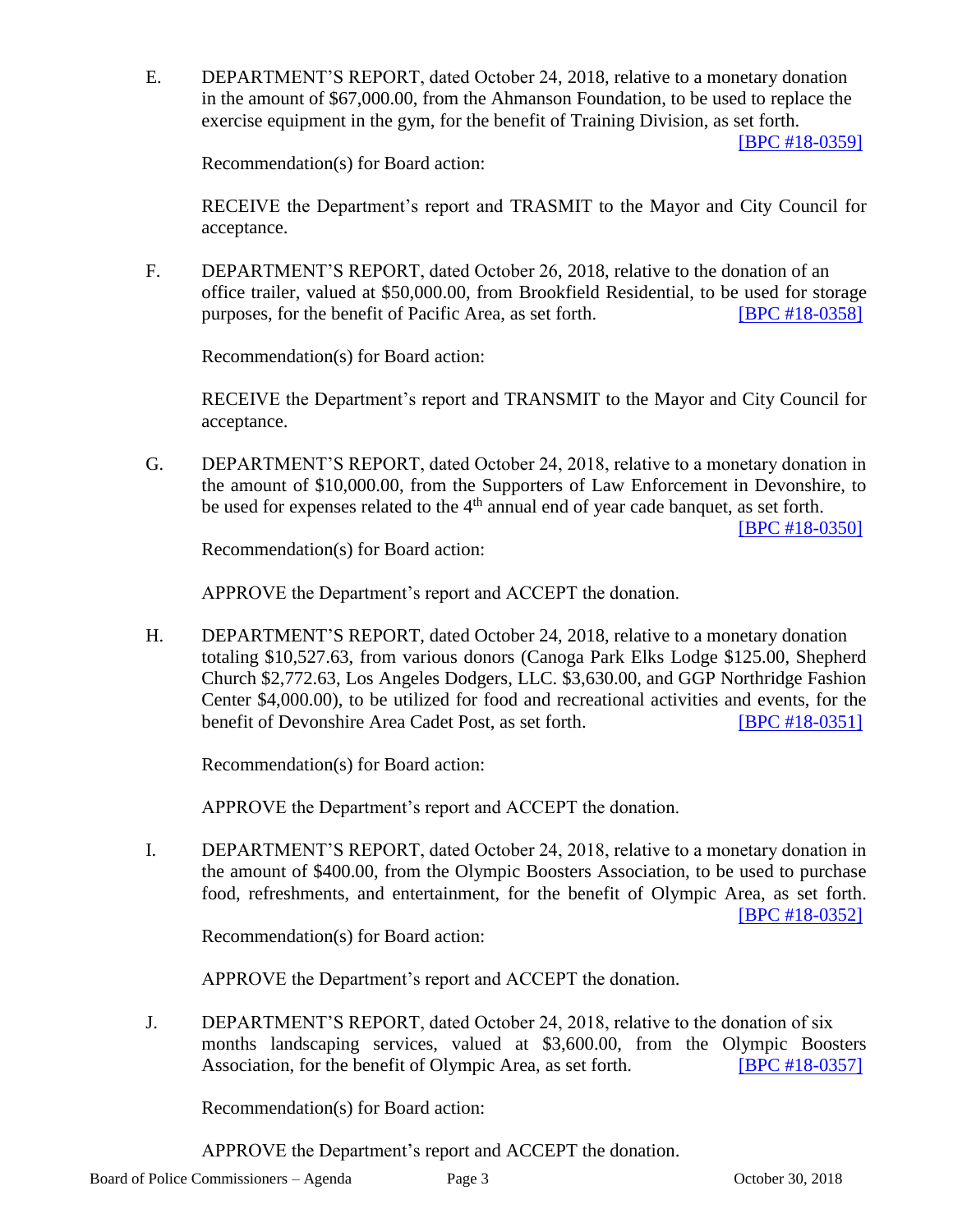K. DEPARTMENT'S REPORT, dated October 24, 2018, relative a monetary donation totaling \$2,460.00, from the Los Angeles Dodgers, LLC., to be utilized for food and recreational activities and events, for the benefit of the Los Angeles Police Department Cadet Program, as set forth. [\[BPC #18-0353\]](http://www.lapdpolicecom.lacity.org/103018/BPC_18-0353.pdf)

Recommendation(s) for Board action:

APPROVE the Department's report and ACCEPT the donation.

L. DEPARTMENT'S REPORT, dated October 26, 2018, relative to a monetary donation in totaling \$613.50, from various donors (Skateland Enterprise, Inc., \$193.50, Los Angeles Dodgers, LLC., \$420.00), to be utilized for food and recreational activities and events, for the benefit of the Van Nuys Area Cadet Program, as set forth. [\[BPC 18-0354\]](http://www.lapdpolicecom.lacity.org/103018/BPC_18-0354.pdf)

Recommendation(s) for Board action:

APPROVE the Department's report and ACCEPT the donation.

M. DEPARTMENT'S REPORT, dated October 24, 2018, relative to the donation of airfare and hotel expenses, valued at \$5,236.12, from the Jewish Institute for National Security, to be used to enable a Commanding Officer to attend a Homeland Security Program in Israel, as set forth. **ISPC #18-0355]** 

Recommendation(s) for Board action:

APPROVE the Department's report and ACCEPT the donation.

N. DEPARTMENT'S REPORT, dated October 24, 2018, relative to the donation of 500 – presentation folders, valued at \$796.03, from the Los Angeles Reserve Police Foundation, for the benefit of the Community Outreach and Development Division, as set forth. **IBPC #18-0356** 

Recommendation(s) for Board action:

APPROVE the Department's report and ACCEPT the donation.

O. DEPARTMENT'S REPORT, dated October 9, 2018, relative to the request for authority to destroy obsolete duplicate records for Security Services Division, as set forth.

[\[BPC #18-0365\]](http://www.lapdpolicecom.lacity.org/103018/BPC_18-0365.pdf)

Recommendation(s) for Board action:

APPROVE the Department's report and TRANSMIT to the City Clerk, Records Management Officer.

## 2. **REGULAR AGENDA ITEMS**

A. DEPARTMENT'S REPORT, dated October 24, 2018, relative to the Restraining and Protective Order Audit (AD No. 17-012), as set forth. **[\[BPC #18-0361\]](http://www.lapdpolicecom.lacity.org/103018/BPC_18-0361.pdf)** 

Recommendation(s) for Board action:

APPROVE the Department's report.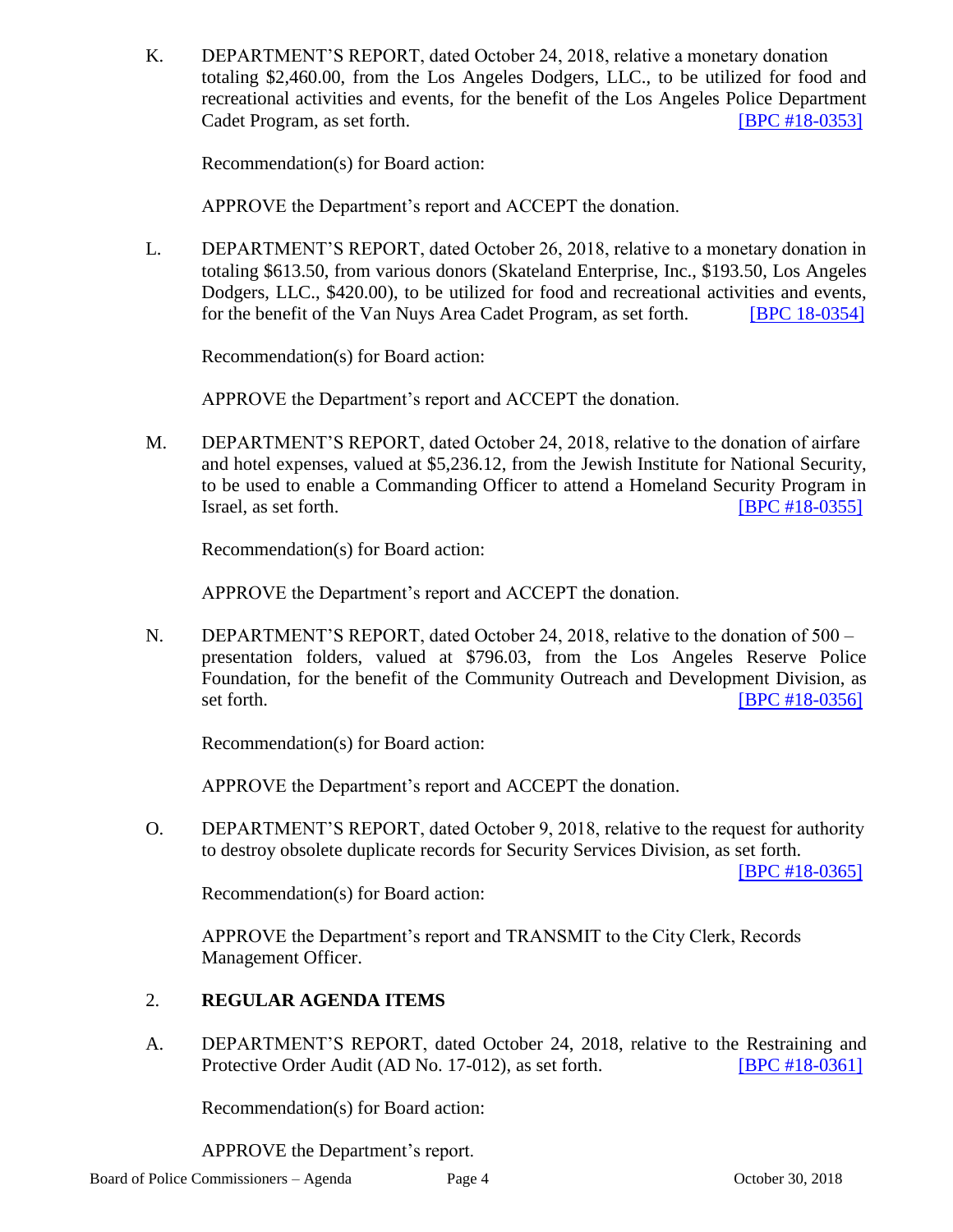B. DEPARTMENT'S REPORT, dated October 24, 2018, relative to the grant application and award for Department of Homeland Security's Fiscal Year 2018 Port Security Grant Program, as set forth. [\[BPC #18-0347\]](http://www.lapdpolicecom.lacity.org/103018/BPC_18-0347.pdf)

Recommendation(s) for Board action:

APPROVE the Department's report and TRANSMIT concurrently to the Mayor and City Council.

C. DEPARTMENT'S REPORT, dated October 24, 2018, relative to the extension for the 2016-2018 National Crime Statistics Exchange (NCS-X) Implementation Assistance Program (Council File #17-0306), as set forth. [\[BPC #18-0348\]](http://www.lapdpolicecom.lacity.org/103018/BPC_18-0348.pdf)

Recommendation(s) for Board action:

APPROVE the Department's report and TRANSMIT concurrently to the Mayor and City Council.

D. DEPARTMENT'S REPORT, dated October 24, 2018, relative to second amendment between the City of Los Angeles and Emergency Response Crime Scene Cleaning for Emergency Crime Scene Cleanup Services, as set forth. [\[BPC #18-0346\]](http://www.lapdpolicecom.lacity.org/103018/BPC_18-0346.pdf)

Recommendation(s) for Board action:

APPROVE the Department's report and TRANSMIT to the Mayor.

E. DEPARTMENT'S REPORT, dated October 24, 2018, relative to amendment two of contract No. C-125361 between the Superior Court of California, County of Los Angeles, and the City of Los Angeles, for reimbursement for data conversion services on traffic citations issued by the Los Angeles Police Department, as set forth.

[\[BPC #18-0349\]](http://www.lapdpolicecom.lacity.org/103018/BPC_18-0349.pdf)

Recommendation(s) for Board action:

APPROVE the Department's report and TRANSMIT to the Mayor.

## 3. **REPORT OF THE CHIEF OF POLICE**

- Significant Incidents and activities occurring during the period of October 23, 2018 through October 30, 2018
- Crime Statistics
- Department Personnel Strength

## **4. PUBLIC COMMENT PERIOD**

## **5. CLOSED SESSION ITEMS**

A. PUBLIC EMPLOYEE DISCIPLINE/DISMISSAL/RELEASE/PUBLIC EMPLOYEE PERFORMANCE EVALUATION. Officer Involved Shooting (OIS). Government Code Section 54957.